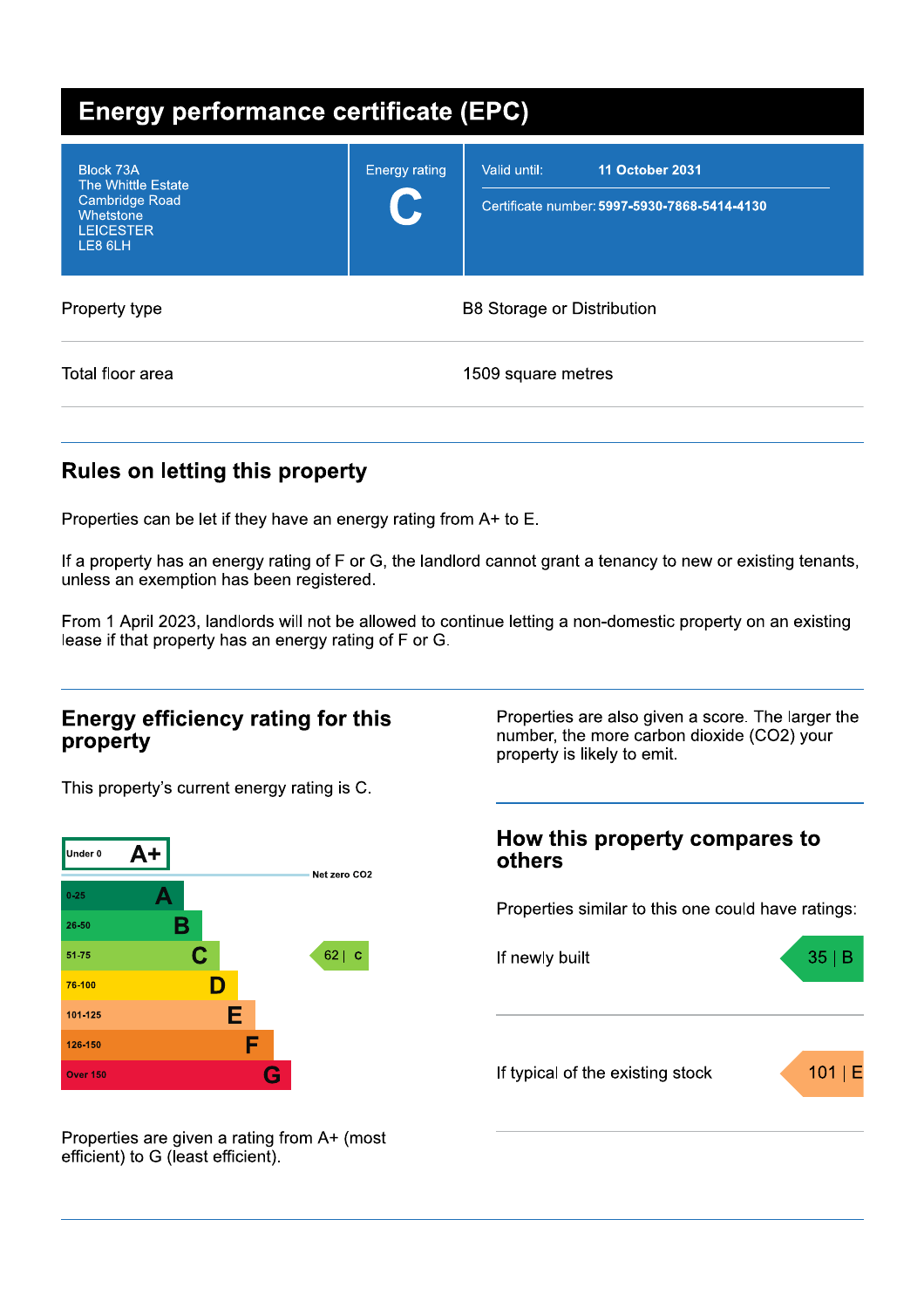# Breakdown of this property's energy performance

| Main heating fuel                          | <b>Natural Gas</b>              |
|--------------------------------------------|---------------------------------|
| <b>Building environment</b>                | Heating and Natural Ventilation |
| Assessment level                           | 3                               |
| Building emission rate (kgCO2/m2 per year) | 36.6                            |
| Primary energy use (kWh/m2 per year)       | 211                             |
|                                            |                                 |

### **Recommendation report**

Guidance on improving the energy performance of this property can be found in the recommendation report (/energy-certificate/8868-4247-7039-7032-8796).